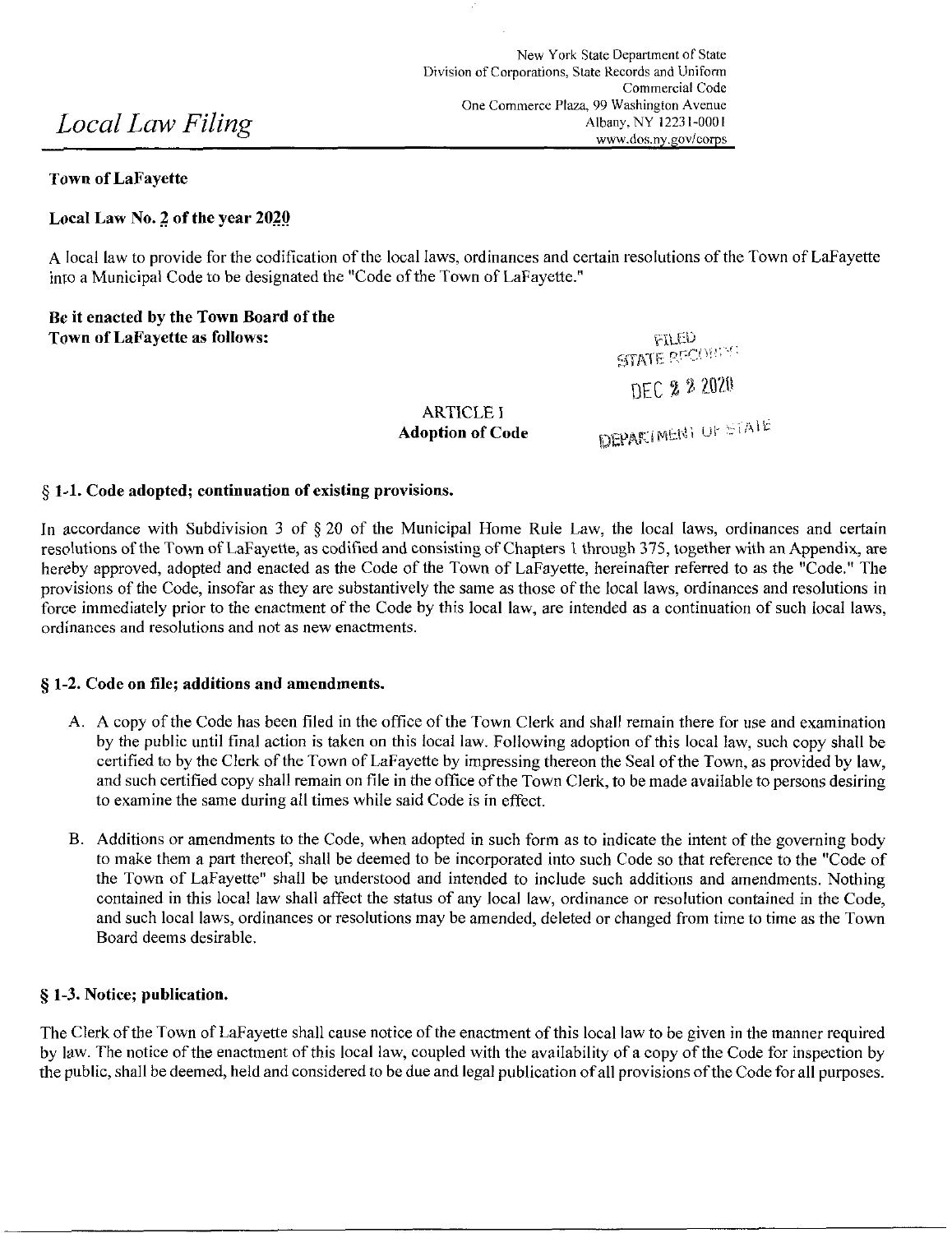# **§ 1-4. Severability.**

Each section of this local iaw and of the Code and every part of each section is an independent section or part of a section, and the holding of any section or a part thereof to be unconstitutional, void or ineffective for any cause shall not be deemed to affect the validity or constitutionality of any other sections or parts thereof

# **§ 1-5. Repeal of inconsistent enactments.**

All local laws and ordinances, or parts of such local laws or ordinances, inconsistent with the provisions contained in the Code adopted by this local law are hereby repealed; provided, however, that such repeal shall only be to the extent of such inconsistency, and any valid legislation of the Town of LaFayette which is not in conflict with the provisions of the Code shall be deemed to remain in full force and effect.

# **§ 1-6. Enactments saved from repeal; matters not affected.**

The repeal of local laws and ordinances provided for in  $\S$  1-5 shall not affect the following classes of local laws, ordinances, rights and obligations, which are hereby expressly saved from repeal:

- A. Any right or liability established, accrued or incurred under any legislative provision of the Town of LaFayette prior to the effective date of this local law or any action or proceeding brought for the enforcement of such right or liability.
- B. Any offense or act committed or done before the effective date of this local law in violation of any legislative provision of the Town of LaFayette or any penalty, punishment or forfeiture which may result therefrom.
- C. Any prosecution, indictment, action, suit or other proceeding pending or any judgment rendered prior to the effective date of this local law brought pursuant to any legislative provision of the Town of LaFayette.
- D. Any agreement entered into or any franchise, license, right, easement or privilege heretofore granted or conferred by the Town of LaFayette.
- E. Any local law or ordinance of the Town of LaFayette providing for the laying out, opening, altering, widening, relocating, straightening, establishing grade, changing name, improvement, acceptance or vacation of any right-ofway, easement, street, road, highway, park or other public place within the Town of LaFayette or any portion thereof
- F. Any local law or ordinance of the Town of LaFayette appropriating money or transferring funds, promising or guaranteeing the payment of money or authorizing the issuance and delivery of any bond of the Town of LaFayette or other instmments or evidence of the Town's indebtedness.
- G. Local laws or ordinances authorizing the purchase, sale, lease or transfer of property, or any lawful contract, agreement or obligation.
- H. The levy or imposition of special assessments or charges.
- I. The annexation or dedication of property.
- J. Any local law or ordinance relating to salaries and compensation.
- K. Any local law or ordinance amending the Zoning Map.
- L. Any locai law or ordinance relating to or establishing a pension plan or pension fund for Town employees.
- M. Any local law or ordinance or portion of a local law or ordinance establishing a specific fee amount for any license, permit or service obtained from the Town.